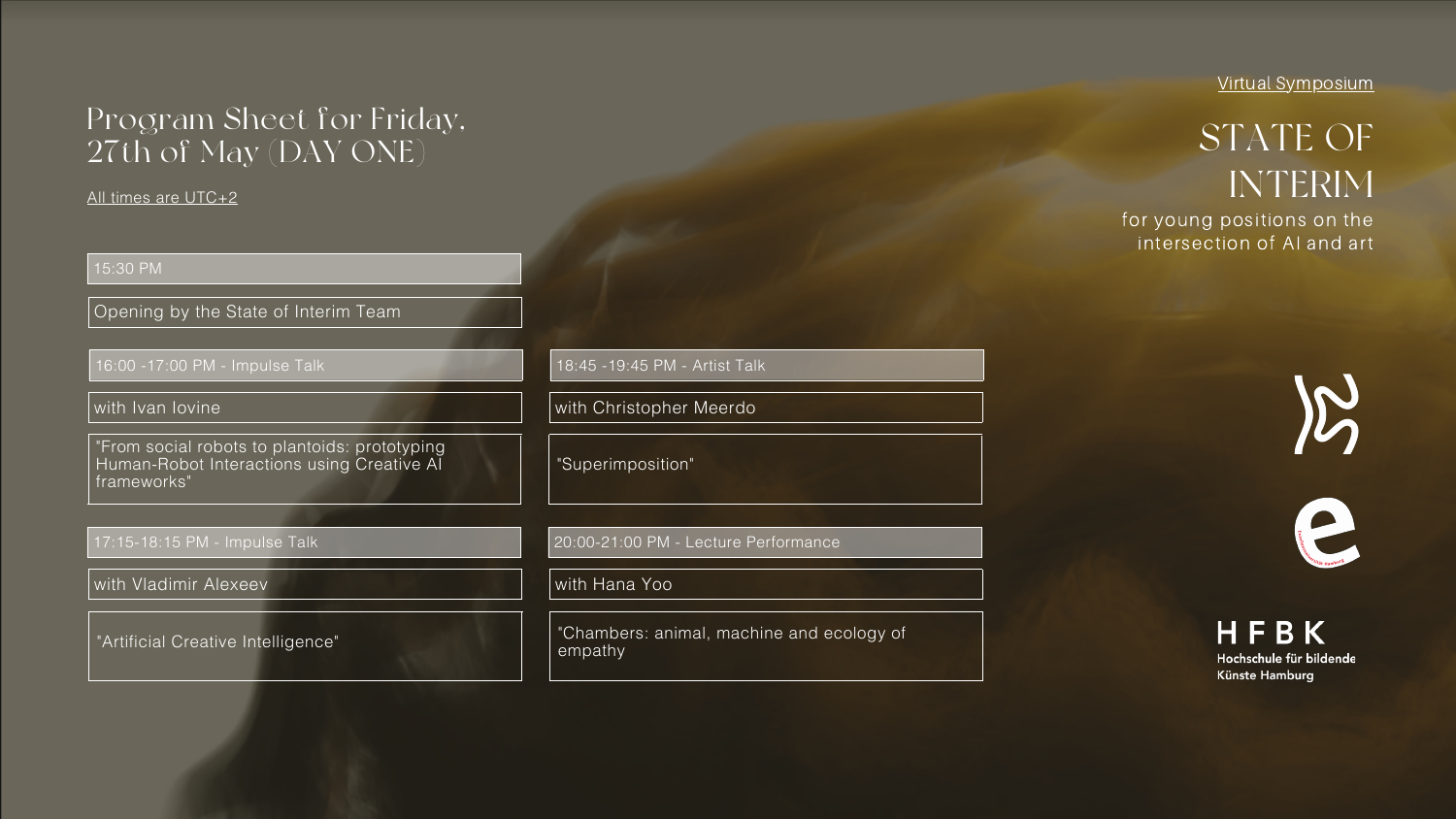Virtual Symposium

# STATE OF INTERIM

for young positions on the intersection of AI and art





## HFBK Hochschule für bildende Künste Hamburg

## Program Sheet for Saturday, 28th of May (DAY TWO)

All times are UTC+2

15:45 PM

Introduction DAY TWO

"From #SOPHYGRAY to computer woman - when the bot is human"

### 17:15-18:15 PM - Artist Talk

with Nadja Verena Marcin and Ariana Dongus

"Techno-Psychotic Densities"

with Till Langschied

16:00 -17:00 PM - Artist Talk

"After Flatline"

with Kani Lent and Felix Ansmann

18:30 -19:30 PM - Artist Talk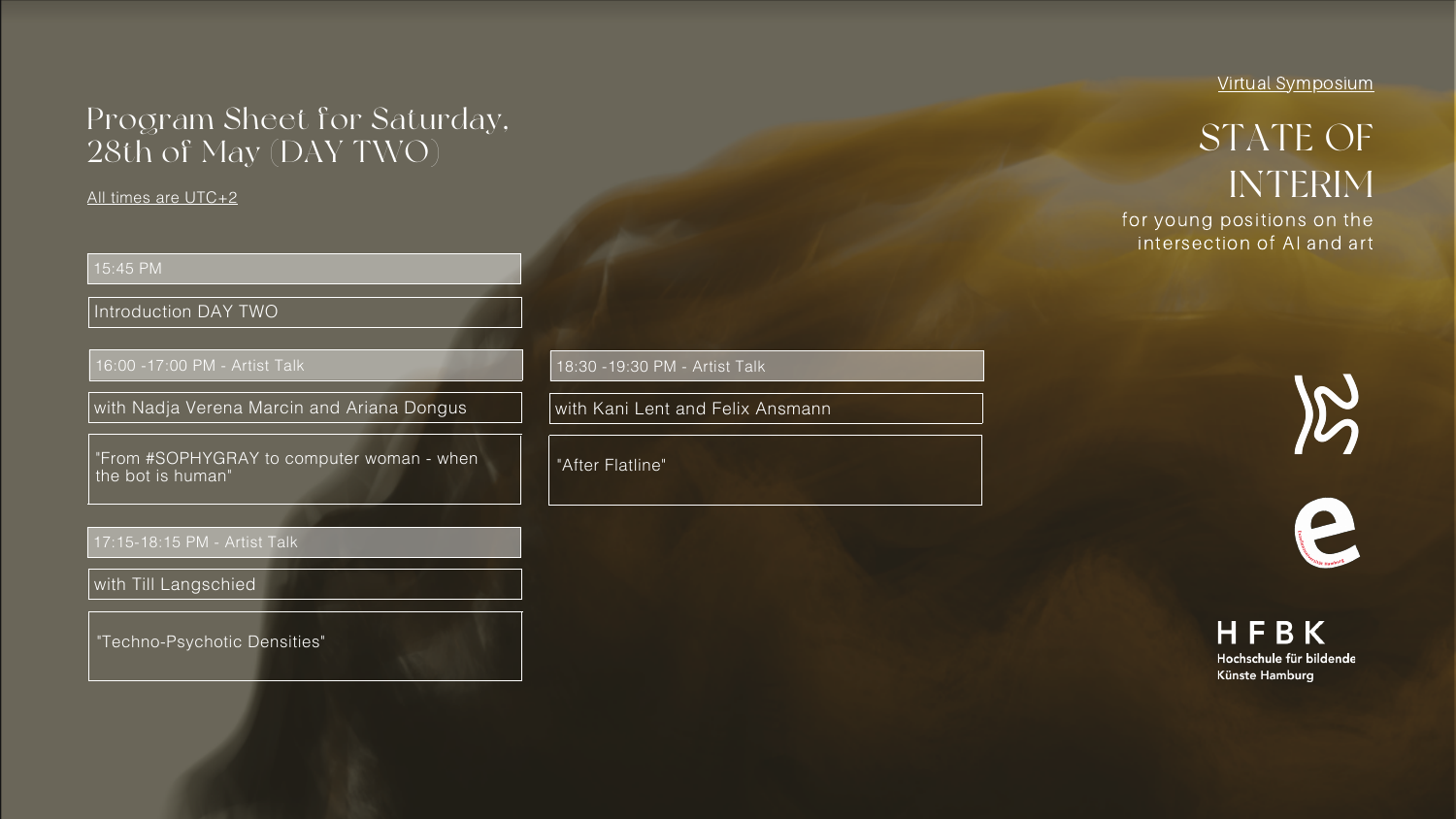## Program Sheet for Sunday, 29th of May (DAY THREE)

All times are UTC+2

15:45 PM

Introduction DAY THREE

"K(not) a Conversation"

17:15-18:15 PM - Lecture Performance

with T. Heidtmann, N. Vargas and A. Joshi

"Teaching Digital Encounter: A Pedagogical Exercise on Embodied Euphoria and Abjection"

with Ariel Estrella

16:00 -17:00 PM - Artistic Research

18:30 PM - end

Virtual Symposium

## STATE OF INTERIM

for young positions on the intersection of AI and art





## HFBK Hochschule für bildende Künste Hamburg